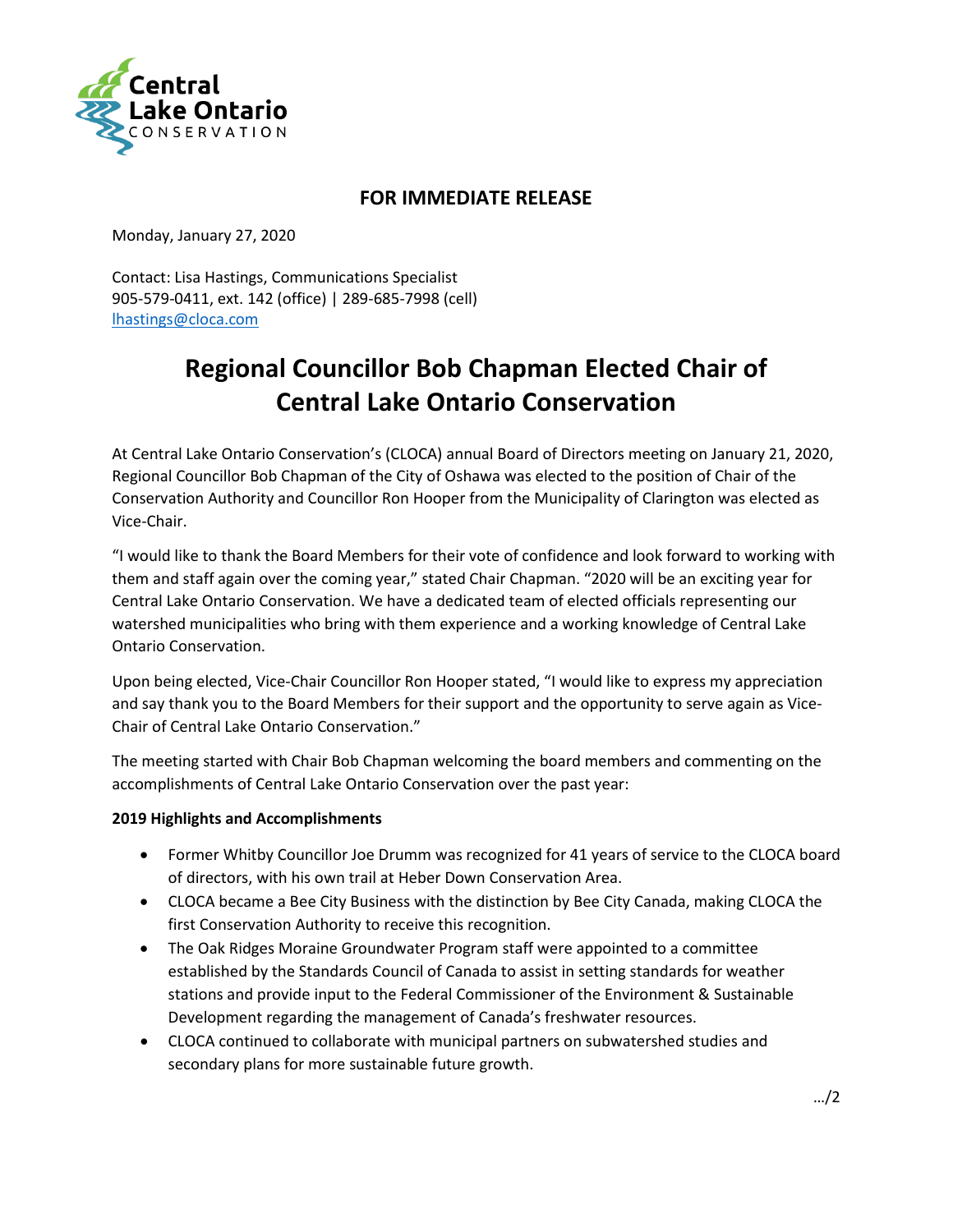- With funding from the National Disaster and Mitigation Program, CLOCA worked in partnership with the City of Oshawa to complete the Oshawa Creek/Goodman Creek Two-Zone Flood Study; and Initiated the update of the 1990 Lake Ontario Shoreline Hazard Management Plan.
- Completed the Hazard Management Study for Port Darlington in partnership with the Municipality of Clarington.
- Completed the Natural Heritage Restoration Prioritization Model and applied it to the Bowmanville Sopher Creek Watershed to identify projects for 2020.
- Initiated a partnership with the Ontario Tech University Kirkwood Lab to collect data on phytoplankton and zooplankton in CLOCA's coastal wetlands.
- Delivered a new turtle monitoring project, in partnership with the Durham Woodworking Club, as part of CLOCA's Integrated Watershed Monitoring Program, to determine the presence and absence of turtle species across our jurisdiction.
- Continued to update trails and signage, remove hazard trees, manage invasive species and species at risk in CLOCA's Conservation Areas.
- Developed and initiated CLOCA's first Conservation Area Trail Stewardship program at Lynde Shores Conservation Area where volunteers will assist CLOCA with trail maintenance and community engagement activities in the upcoming year.
- Continued to increase forest cover across CLOCA's jurisdiction in partnership with the Municipality of Clarington, TD Tree Days, Highway of Heroes Living Tribute and volunteers.
- Developed and delivered CLOCA's first ever Marvelous Monarch program at local libraries across their watershed.
- Delivered CLOCA's second Low Impact Development workshop to consultants, municipal staff and developers, focusing on the construction, certification, inspection and maintenance of small-and-large- scale infiltration tools for new development.
- As part of the Natural Environment and Climate Change Collaborative, CLOCA hosted the first ever Climate Change Summit to showcase the adaptation activities of municipalities and conservation authorities in Durham Region.
- Improved their flood forecasting capabilities and issued 19 flood notices with 202 days under flood notice.
- Provided over 1,000 letters of technical advice on land use planning applications to their municipal partners.
- Issued 234 permits in their regulated areas, keeping people and property safe from flooding and erosion.

For more information, please contact the Conservation office at 905-579-0411 or visit **[www.cloca.com](http://www.cloca.com/)**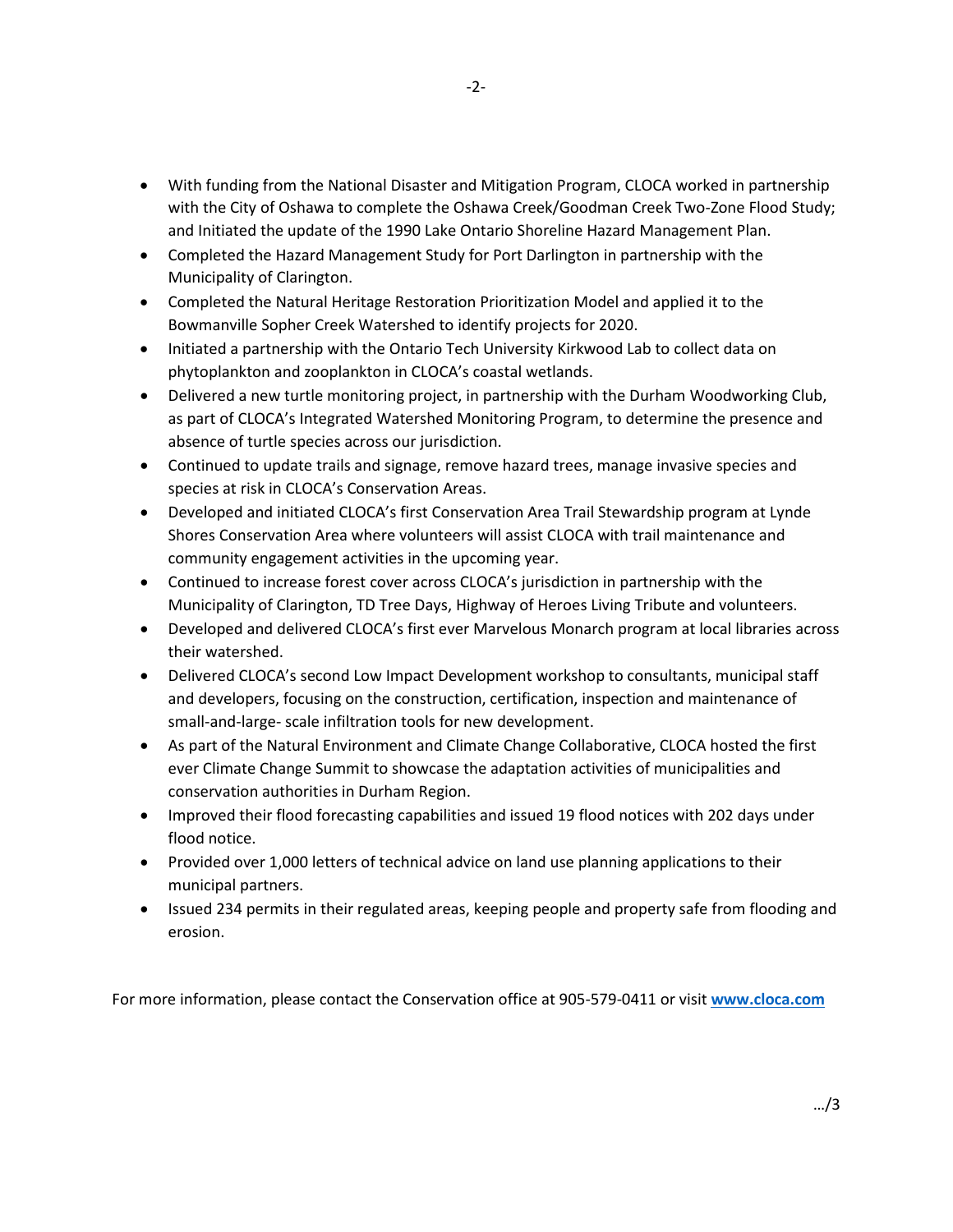### **2019 Central Lake Ontario Conservation Board of Directors**

**Chair Councillor Bob Chapman** (City of Oshawa)

**Vice-Chair Councillor Ron Hooper** (Municipality of Clarington)





**Directors**

| <b>Town of Ajax:</b>               | <b>Township of Scugog:</b>   |
|------------------------------------|------------------------------|
| Councillor S. Lee                  | Councillor I. McDougall      |
| <b>Municipality of Clarington:</b> | <b>Township of Uxbridge:</b> |
| Councillor R. Hooper               | Mayor D. Barton              |
| Councillor J. Jones                |                              |
| Councillor C. Traill               |                              |
| City of Oshawa:                    | Town of Whitby:              |
| Councillor B. Chapman              | Mayor D. Mitchell            |
| Councillor J. Neal                 | Councillor R. Mulcahy        |
| Councillor B. Nicholson            | Councillor E.Roy             |
| Councillor T. Marimpietri          | Councillor C. Leahy          |
| <b>City of Pickering:</b>          |                              |
| Councillor D. Pickles              |                              |